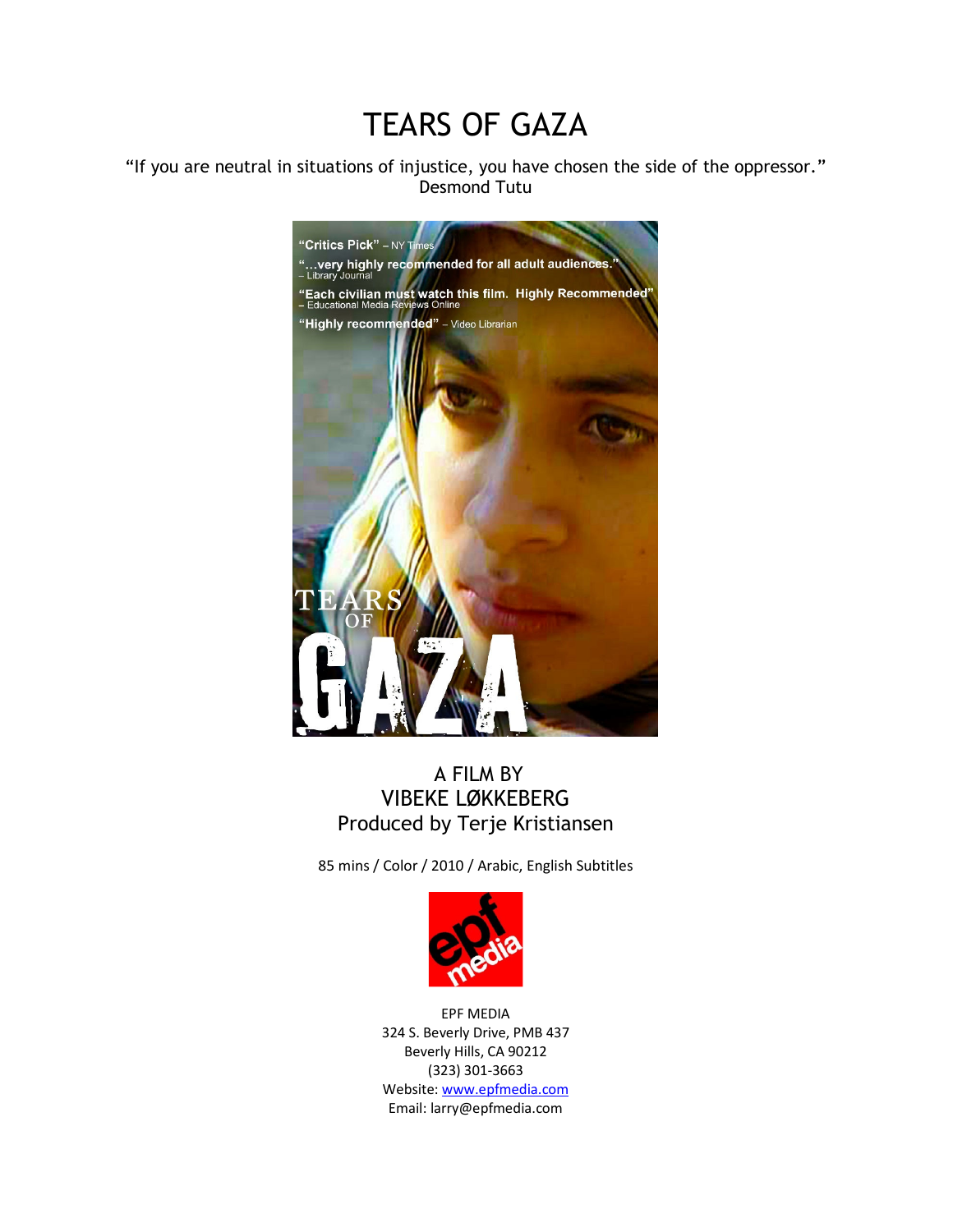#### **PREMIERES AND AWARDS**

2011 Jerusalem Film Festival 2011 Toronto International Film Festival Winner of the Human Rights Award (Public Liberties and Human Rights Award) 2011 Al Jazeera International Documentary Festival 2010 Gaza Film Festival: Best Film 2011 Göteborg International Film Festival: Audience Award 2011 Thessaloniki International Documentary Film 2011 Monaco Charity Film Festival: Best Feature Documentary, Children of War Foundation Awards 2011 The Norwegian Documentary Film Festival, Volda: Audience Award 2012 Durango Independent Film Festival: Audience Award: Best Documentary, Jury Commendation 2012 Al Ard Palestinian Film Festival: Best Documentary

## **FILM FESTIVALS**

Abu Dhabi Film Festival Doha Tribeca Film Festival, Qatar IDFA – International Documentary Film Festival Amsterdam Gaza Film Festival Göteborg International Film Festival Thessaloniki International Documentary Film Festival Hong Kong International Film Festival Filmfest DC, Washington DC Aljazeera International Documentary Film Festival London Palestine Film Festival Monaco Charity Film Festival The Norwegian Documentary Film Festival, Volda DOXA Documentary Film Festival Festroia International Film Festival Transilvania International Film Festival Cinema City International Film Festival Melbourne International Film Festival Exile Film Festival Jihlava International Documentary Film Festival Nordox – Nordic Documentary Film Festival Festival des Libertés Middle East: What Cinema Can Do Ramdam Festival Viva Palestina Film Festival Durango Independent Film Festival Al Ard Palestinian Film Festival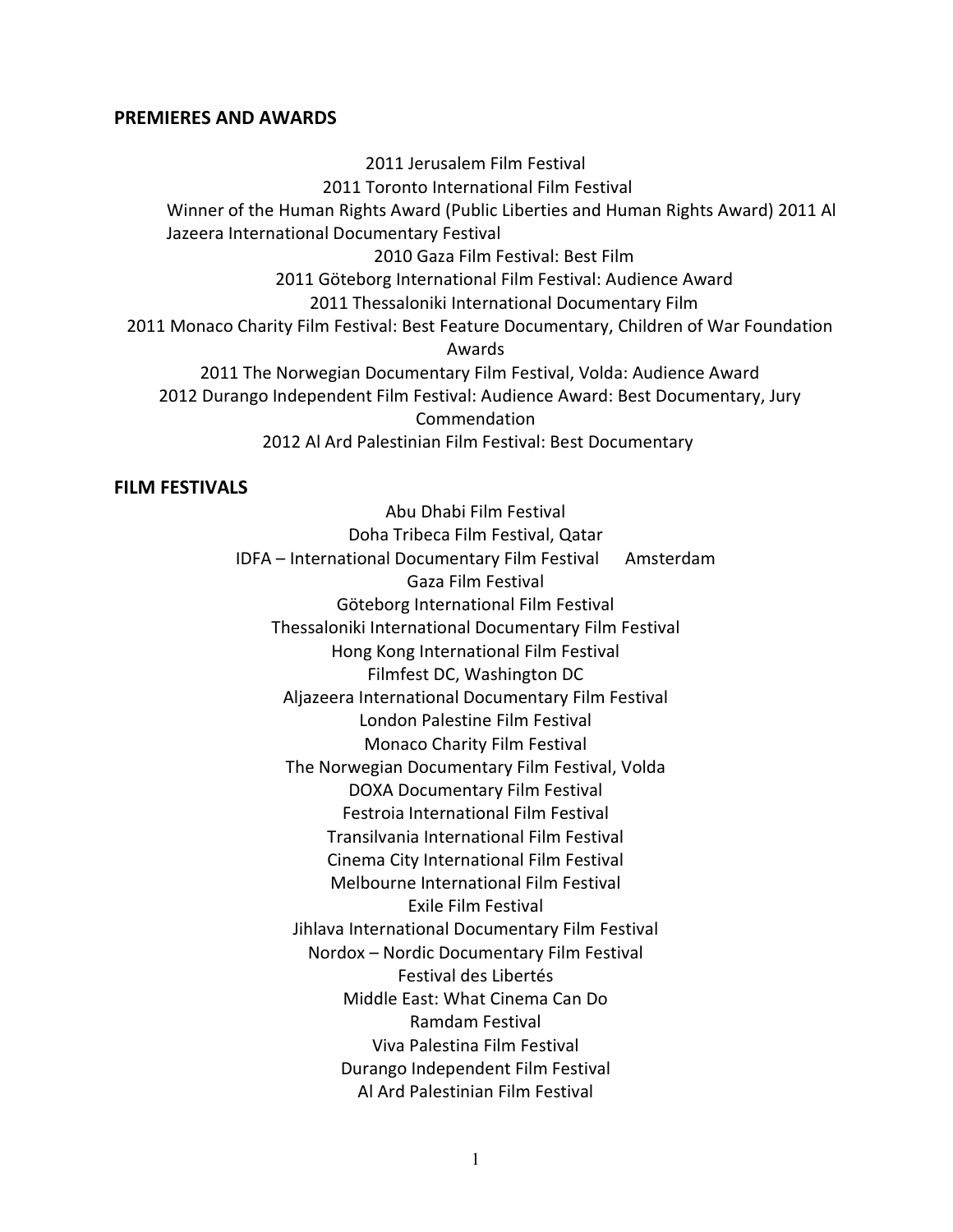## **INTRODUCTION**

(Excerpt from the Jerusalem Film Festival program guide)

It is difficult, apparently impossible, to make an objective film about the conflict between Israelis and Palestinians, a conflict that arouses visceral reactions not only among the rival sides. Vibeke Lokkeberg's documentary does not pretend to objectivity. Rather, it tries to sketch a picture from inside Gaza during and after Israel's Operation Cast Lead. We do not see combatants, only children and parents who lament their horrible situation; children and parents on whom the bombings left not only physical but psychological scars; human beings who lost not only their property but also those closest to them. Tears of Gaza moves from situations captured by Palestinian photographers during the War itself, to the aftermath and the repercussions of the fighting on the souls of the children of the Strip — a lot of desperation and rage, and not much hope.

It could be that our hearts become calloused to these kinds of images when seen over and over on the television screen. In the cinema hall the effect is different, and the emotional reactions sparked among the viewers will not necessary fall easily on either side of the political divide. It will not be simple, but those of us who come to the screening free of prejudice will discover an unsettling, gut–wrenching, and simultaneously thought–provoking film.

## **Tears of Gaza**

(Excerpt from Steve Gravestock, 2011 Toronto International Film Festival)

Disturbing, powerful and emotionally devastating, *Tears of Gaza* is less a conventional documentary than a record – presented with minimal gloss – of the 2008 to 2009 bombing of Gaza by the Israeli military. Photographed by several Palestinian cameramen both during and after the offensive, this powerful film by director Vibeke Løkkeberg focuses on the impact of the attacks on the civilian population. The film shuttles between the actual bombings and the aftermath on the streets and in the hospitals. The footage of the bombs landing is indelible and horrifying, but it is on par with much of the explicit imagery on hand. White phosphorous bombs rain over families and children, leaving bodies too charred to be identified. The footage here is extremely graphic and includes children's bodies being pulled from ruins. Recounting the horrors she has witnessed, one young girl collapses and sinks out of the frame. Years of economic embargo have left the area deprived of resources and have strained an already impoverished infrastructure. The wounded are carried to hospital for lack of ambulances, and an absence of fire trucks leaves home owners to put out fires on their own. What's immediately apparent is that decades of military activity have made the population angry, nihilistic and vengeful. As one young boy says, "Even if they give us the world, we will not forget." Løkkeberg contrasts these scenes with footage of bachelor parties, weddings and visits to the beach – social activities that epitomize daily life in Gaza during more peaceful times. *Tears of Gaza* makes no overriding speeches or analyses. The situation leading up to the incursion is never mentioned. While this strategy may antagonize some, it's a useful method for highlighting the effects of the violence on the civilian population. Similar events certainly occurred in Dresden, Tokyo, Baghdad and Sarajevo, but of course Gaza isn't those places. *Tears of Gaza* demands that we examine the costs of war on a civilian populace. The result is horrifying, gut–wrenching and unforgettable.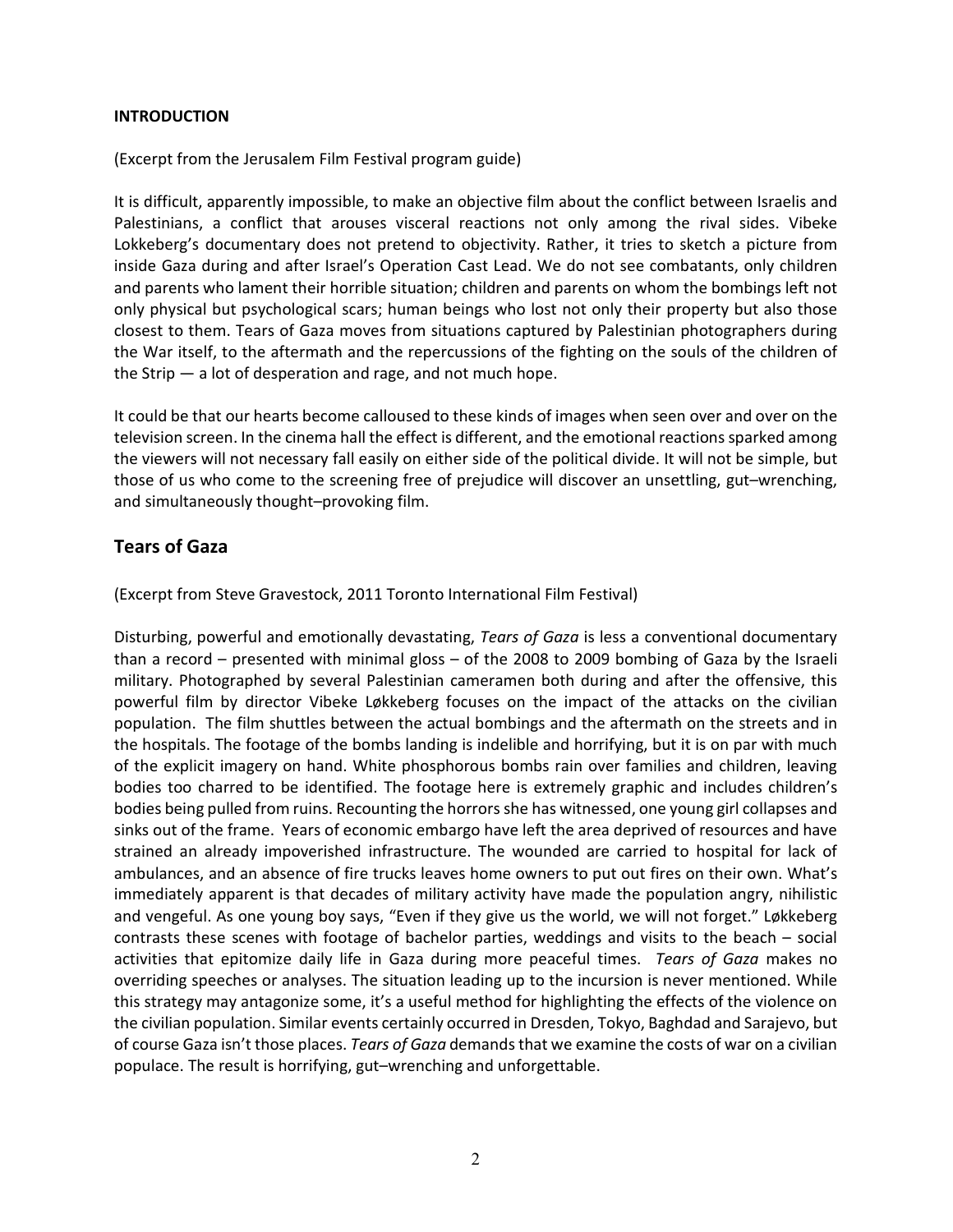## **THE MAKING OF "TEARS OF GAZA"**

The story of how the filmmakers made a film in Gaza without being allowed to cross the border.

One night 2008 while watching the news on television, Vibeke Løkkeberg saw a story about a boy crying after his father was killed during an Israeli bombing in Gaza. Although the international press was not allowed into Gaza, she had been able to follow the bombings on TV. Løkkeberg was shocked that the world media did not work to do a better job to cover the attacks on civilians in a densely populated region with no place for them to escape. It reminded her of the U.S. invasion of Iraq which was reported from a distance. The public was not allowed to see any war footage – the damage, violence and victims of the attacks.

Seeing the boy crying made Løkkeberg angry. She felt rage because of the devastation and the killing of innocent women and children. Løkkeberg decided then that she needed to break through the wall of silence. She wanted to get to know the people of Gaza and meet the women and children who are the victims of war. Løkkeberg felt that the population was being stigmatized as terrorists, yet these were ordinary man, women and children like her own family.

She went straight to the phone and called the director of Freedom of Expression Organization, Bente Roalsvik. She had seen the same little boy on TV. They agreed to do something. Vibeke Løkkeberg wrote the script for her film, and one week after the attack on Gaza, The Freedom of Expression Organization funded a trip for her and producer Terje Kristiansen to Israel to start the film.

However, the Israeli government did not allow them to enter Gaza. Instead they traveled to the West Bank with a Palestinian guide and then to Egypt where they took a 6–hour taxi ride through the Sinai Desert till they arrived at Rafha on the Gaza border. As they arrived, a bomb fell very close to their taxi. Initially they thought that their car was hit. Instead, a tunnel leading into Gaza had been targeted and destroyed. The bombing of the tunnels between Israel and Gaza can be a daily occurrence.

Egypt did not allow them to enter Gaza, so Løkkeberg and Kristiansen needed to find another way to tell their story. She talked to a Norwegian TV journalist stationed with the international reporters in front of Israel border to Gaza. They were covering the "Cast Lead" bombardment (the 2008 Gaza War). None of the international reporters from the world were granted permission to enter the Gaza's strip during the attack. The journalist gave them his contacts inside Gaza including a production company that works for Reuter and many western TV stations. They were hired to work on the film.

Using Internet and phone, Løkkeberg and Kristiansen explained my ideas. Løkkeberg asked them to find the boy from the TV report, and also two more children of the same age who could tell their story. She explained that the film would not be the politics of the war. Instead it would be a feature documentary that would begin by focusing on daily life of people living in Gaza during the bombardment, and how they and society functioned during the bombardment – families living in the ruins, people getting married, families visiting the graveyard of killed family members, etc. Løkkeberg wrote down questions they would ask. She told them to shoot the subjects in close–up and keep the camera running and focused on their faces. While shooting the children, Løkkeberg wanted to keep the camera at the same height as the children's faces. And she wanted a variety of camera angels and perspectives as they shot people moving and coming in and out of rooms. Løkkeberg wanted her film shot so that the audience would identify with the children.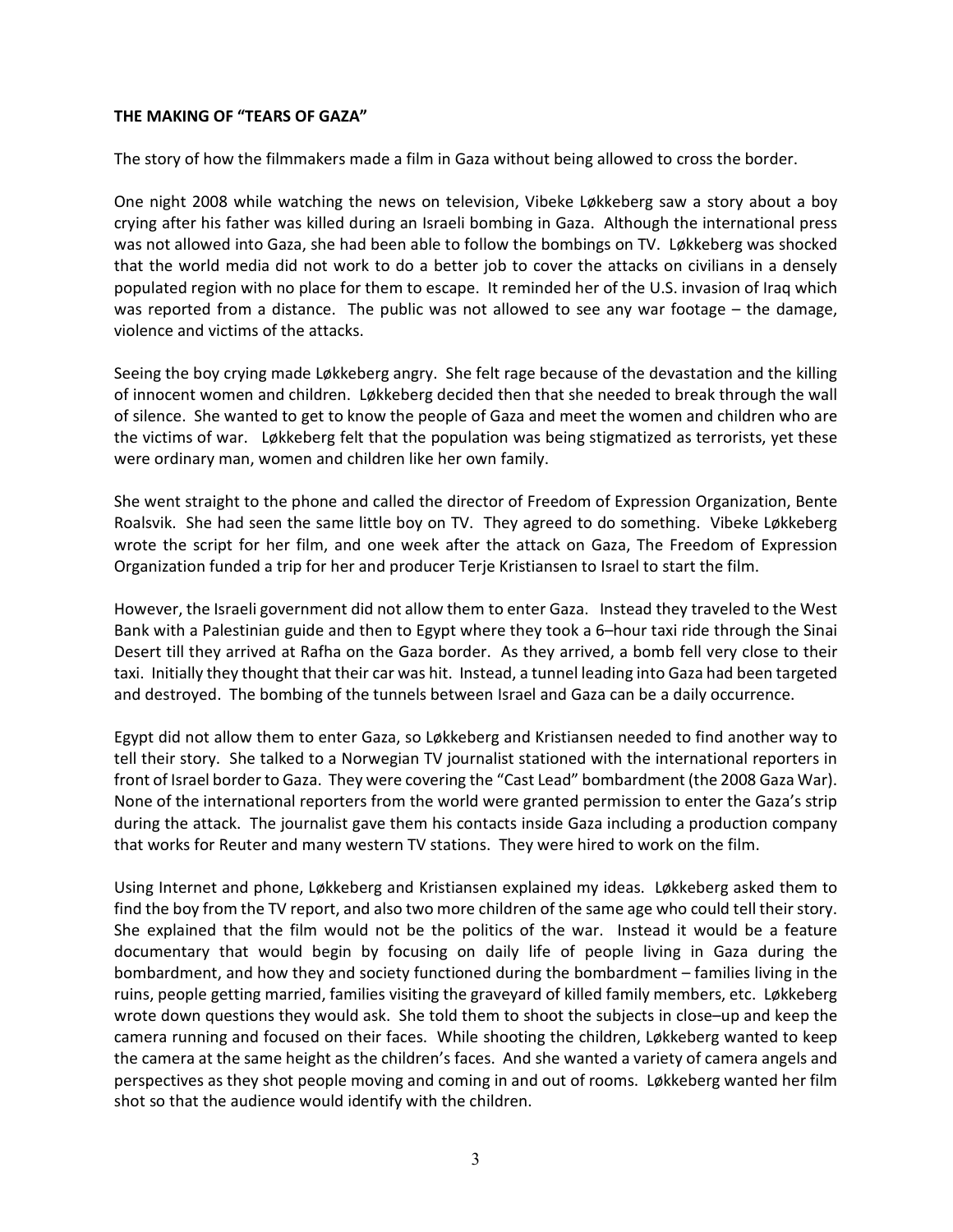Løkkeberg and Kristensen wanted to bring viewers closer to the victims in order to convince them that these are not "other people." They want the audience to understand that the people of Gaza have the same feelings, desires and dreams as a typical family life living in the west.

The film was made over six months. The Gaza production team shot the footage, but they were not involved in the script or any of post-production. The film reflects Løkkeberg's ideas and themes. She wanted to cater the film towards the western audience, so they would have a clear idea of what it means to be a civilian target in a war.

The children: Løkkeberg wanted to meet with the children used in the film, but Israel and Egypt did not allow her into Gaza, nor were the children allowed out. Amira, the girl seen in the last part of the film, was the only one of the children in the movie allowed out of Gaza so she could receive medical treatment. Løkkeberg with the help of a Palestinian doctor living in Norway was able to get to know her. Both Terje Kristiansen and Vibeke Løkkeberg followed Amira back to the border of Gaza to ensure that they could see her again.

It was a very dramatic journey. Løkkeberg and Kristiansen were where almost jailed at the Egyptian airport by the police for trying to bring Amira back to Gaza, as Palestinians are not allowed to return back to Gaza. However, using their Norwegian passport, they managed to enter Egypt with her. Again, they made the six hour drive through the Sinai Desert, and with the help of a bright moon, Løkkeberg and Kristiansen got Amira over the border into Gaza. The production team waited for her on the other side of the border and filmed her return. But Løkkeberg and Kristiansen were left behind. They have not seen her since.

All the material had to be smuggled out of Gaza. In Norway, the filmmakers collected the footage from Gaza. The film was edited in Oslo by Vibeke Løkkeberg and Terje Kristiansen. Christian Scanning handled the post–production sound design. Lisa Gerard and Marcello De Francisci composed the music.

Operation Cast Lead was now documented. Most of the footage showing the bombings has not been screened on western TV. The war against the civilians would be witnessed by the world. "Tears of Gaza" was invited to screen in the Toronto International Film Festival. Løkkeberg and Kristiansen had broken through the wall and all checkpoints.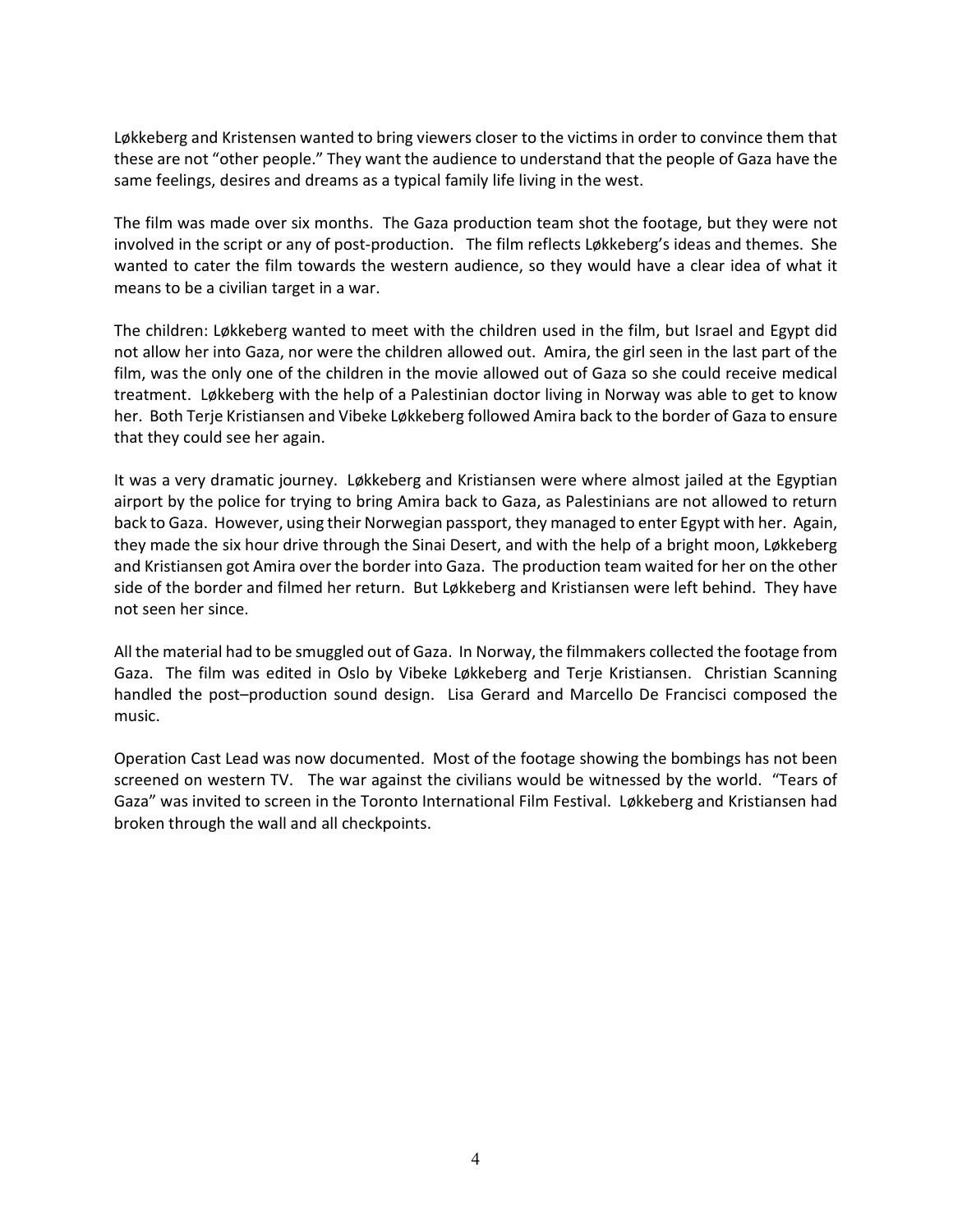#### **DIRECTOR'S STATEMENT**

Witnessing the maiming and killing of children in a war, without being able to do anything about it, is a great challenge. The short glimpses of children's faces displayed on my TV set, after they had lived through the war, was my motivation for making Tears of Gaza. A protest against all wars grew inside me. Wars are senseless, destructive, unworthy of mankind. Wars are never a solution to bilateral problems in the long run. In my films, I have always been concerned with the fate of the victims. In the Gaza–Israel conflict, there are presumably two victimized parties. A responsibility which both the USA and Europe will have to shoulder.

My hope is that this film will arouse the same feelings of protest among the audiences, and that it will bring inspiration to continue the seemingly endless struggle against poverty, suffering and war. In the film, I quote a father who sits with his phosphorous injured child: "What God do these people believe in, who can do this against children? And how can I gather the strength to forgive?"

This film has been a year in the making, and it was a pleasure to let its world premiere take place in Toronto. I started my career as a documentary filmmaker. From the 1970's on I made feature films. With this film, I have chosen to use elements of fiction and to use the theater as a venue. In contrast to TV, the cinema provides the opportunity to absorb. My hope is that this emotional approach will spur protest, and the desire for people to contribute to making a better world.

– Vibeke Løkkeberg

## **PRODUCER'S STATEMENT**

My goal for Tears of Gaza is to show how civilians, women and children are the victims of war. I want to show that now more than ever, war does not have the ability to solve bilateral conflicts.

It is necessary to show the victims' point of view in order to understand the terror that wars cause. I also want to show that the wars in Iraq and Afghanistan and the so called "War against Terrorism" create human conflicts. The use of words like terrorist, discrimination and democracy tend to be mantras for justifying the use of violence.

We chose to concentrate on the little things in life in the areas where real people live. In order to create an identification and understanding of all wars, we focused on the destinies and emotions of people to show just how wrong it is to use violence to accomplish these means.

No journalists were allowed to enter Gaza during the bombings in 2009. Because of that, the world received a superficial picture of what really happened. If one shows how ordinary families live and suffer, people can connect to them in a far more personal way. Then one discovers how daily life, war and occupation are all tied together.

A film can be much more effective than dozens of historical and political stories of presenting these views. A documentary can cover these issues deeper and broader than the traditional media is often permitted to.

– Terje Kristiansen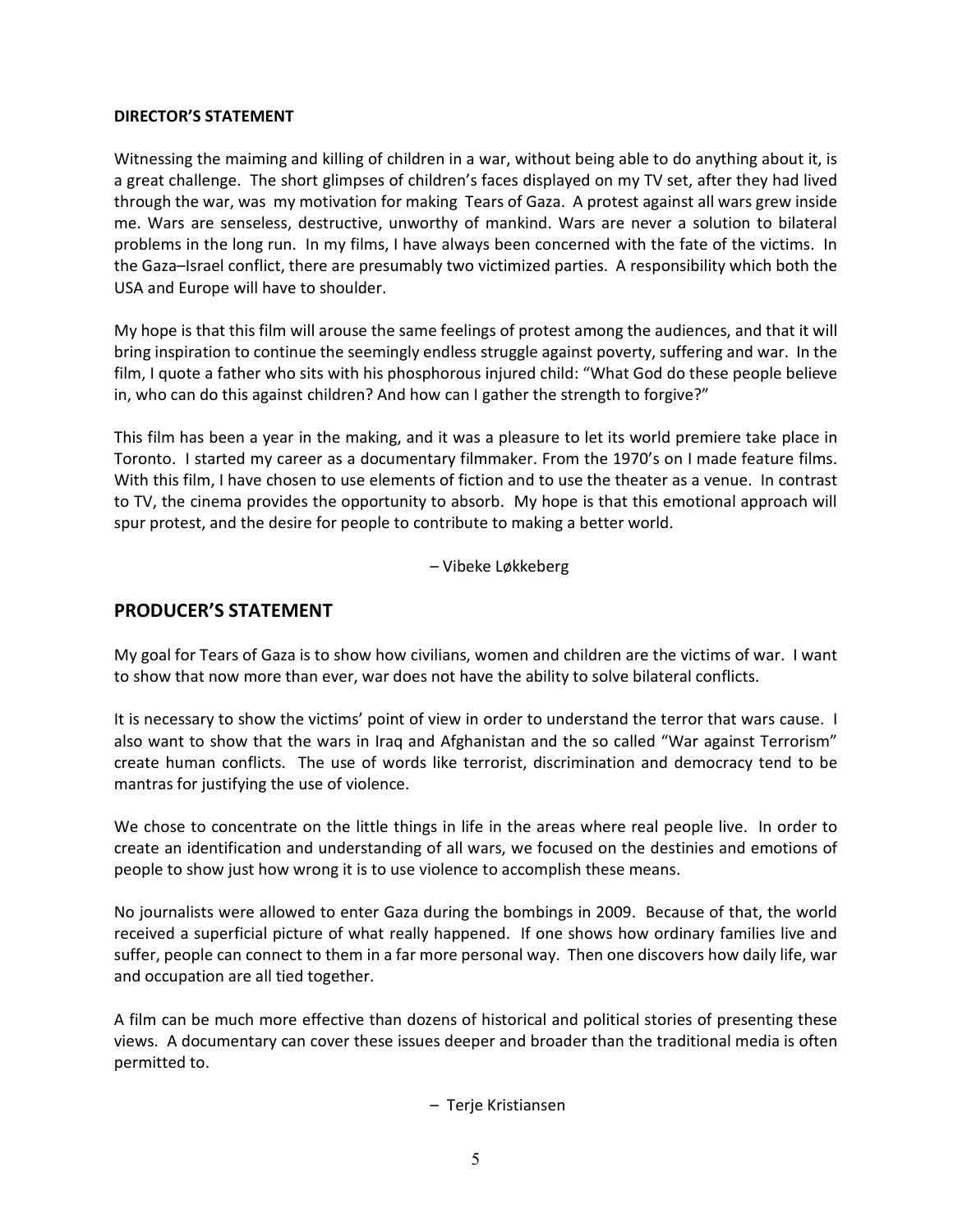## **DIRECTOR/WRITER BIOGRAPHY**

Born 1945 in Bergen Norway

Two children – Tonje born 1975 and Marie born 1982

Married to Terje Kristiansen who also works as her producer.

Made a concept out of being a mother and making films with her family.

Løkkeberg has become one of Norway's most well–known personalities and leading feminist artists. She is an actor, director, screenwriter and author.

Early 1960s Started out as fashion model in Rome, Copenhagen, Paris and London in early 60'.

1966 Cowriter and star of the feature film **Liv** which introduced the new film style to Norway. It was selected for the Berlin International Film Festival.

1970 Co–writer and lead in the feature **Exi**t. It was selected for DIRECTOR'S FORTNIGHT in the Cannes International Film Festival. Løkkeberg went to London and Rome. She rejected a role in **Fellinis Satyricon** and instead went home and started her individual career. Started to make controversial short films on women topics **Abortion** – Fighting the right of free abortion.

1971 **The Child Should Have a Father** – about children born outside marriage

- 1972 **Tater** About suppressed minorities in Norway
- 1973–75 Various short films for NRK (Norwegian Broadcasting Corporation)
- 1975 **Rain**  first short feature as writer, director and star
- 1976 **Revelation** her first full–length feature as director, writer, star and producer. The film looked at the destiny of women over 50 and created enormous debate for months in Norway. Selected for the Berlin International Film Festival and the London International Film Festival. Received an Award at the San Remo International Film Festival.
- 1981 **Løperjenten** (**The Story of Camilla**) full–length feature. It was selected for the SEMAINE DE LA CRITIQUE in the Cannes International Film Festival 1983, selected as Norway's entry for The Foreign Language Academy Award, received the Norwegian Critic's Award. **Løperjenten** was the first Norwegian film to be distributed in US and was screened at festivals all over the world. Named by many US critics as one of the ten best films of the year. Listed on the UNESCO's Heritage list.
- 1986 **Hud** (**Vilde, the Wild One**) with actors from Norway, Sweden and England (Terence Stamp, Niclas Grace and Patricia Hodge). Selected for UN CERTAIN REGARD in the Cannes International Film Festival. It was controversial because it dealt with incest.
- 1989 Made her debut as a an author with the novel **Leoparden** (**The Leopard**)
- 1991 **Måker** (**Seagulls**) full–length feature
- 1992 **Through Ashes** full–length feature from the war on Balkans shot during the war
- 1994 Published the novel **Jordens Skygge** (**In the Shadow of the Earth**)
- 2002 Published the novel **Purpur** about Val d'Orcia and Pope Pius 2
- 2004 Published the novel **Letter to Heaven** about the suppression of Indians in South America
- 2005 Appointed Cavalieri by the President of Italy
- 2008 Published the novel **Allied** about the bombing of a small community on the west coast of Norway during WWII
- 2010 **Gazas Tårer** (Tears of Gaza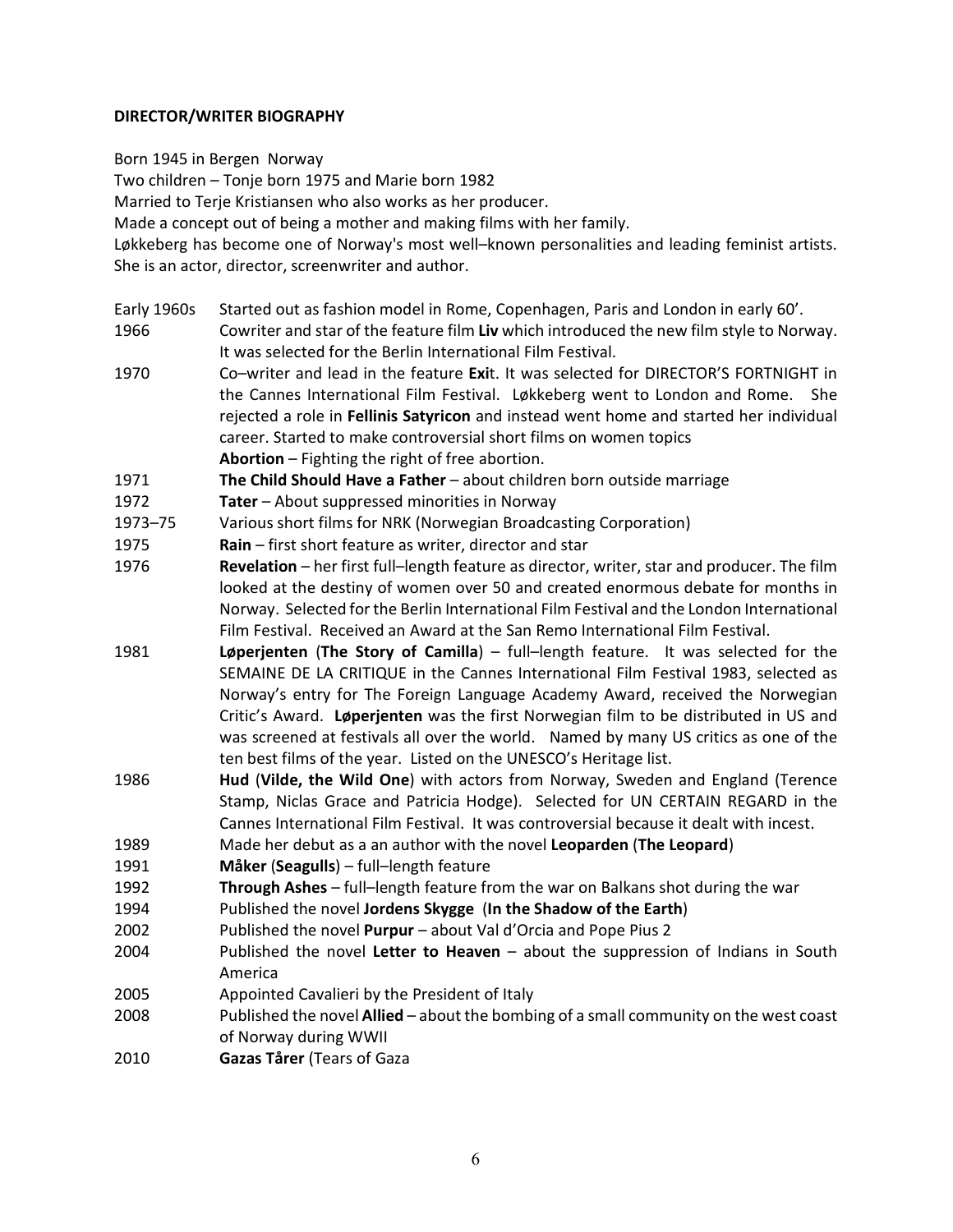## **PRODUCER BIOGRAPHY**

1944 Born in Porsgrunn , Norway. Received a Bachelor Degree from Oslo University in Literature and History of Ideas. Head of Culture Ministry for 35 years. 1968 Starts film career with student documentaries. 1970 Became cinema manager and continues to be in the exhibition industry. 1997 Built and Operated an Imax Theatre 1997 in Oslo, Norway. 1973 to Present – Produces Vibeke Løkkeberg's, his wife, films. 1984 Produced and directed the prize winning feature film, The **Headman**  1985 started The NorWay Film Development Co (NFDC NFDC co–financed films including **Unbearable Lightness of Being**, **Mosquito Coast** ( Saul Zaentz) and **Pathfinder** (John M.Jakobsen). Co–produced **Mio my Mio** (Astrid Lindgren), and produced **The Wild One** and **Seagulls** ( dir. Vibeke Løkkeberg) Beside producing, he also focuses on sound design, editing and screenwriting.

## **PRODUCTION CREDITS**

#### **Tears of Gaza (Gazas tårer)**

Norway, 2010, in Arabic with English subtitles, 82 min. Format: 16:9 Production Company: Nero Media Financed by: Norwegian Film Institute, The Freedom of Expression Foundation (Fritt Ord), Oslo and Nero Media.

| Director and Writer             | Vibeke Løkkeberg      |
|---------------------------------|-----------------------|
| Producer                        | Terje Kristiansen     |
| Actors:                         | The People of Gaza    |
| Three Children                  | Amira                 |
|                                 | Razmia                |
|                                 | Yahya                 |
| Original Music                  | Marcello De Francisci |
|                                 | Lisa Gerrard          |
| Cinematographers                | Yosuf Abu Shreah      |
|                                 | Mwafaq al Khateeb     |
|                                 | Saed al Sabaa         |
| Editors                         | Torkel Gjørv          |
|                                 | Anwar Saab            |
|                                 | Svein Olav Sandem     |
| <b>Foley Mixer</b>              | John Sanacore         |
| Sound Recording Mixer           | Christian Schaanning  |
| <b>Supervising Sound Editor</b> | Christian Schaanning  |
| Foley artist                    | Alex Ullrich          |
| <b>Music Scoring Mixer</b>      | Marcello De Francisci |
| <b>Online Editor</b>            | Dylan Richard Hopkin  |
| Colorist                        | Ghislain Rio          |
|                                 |                       |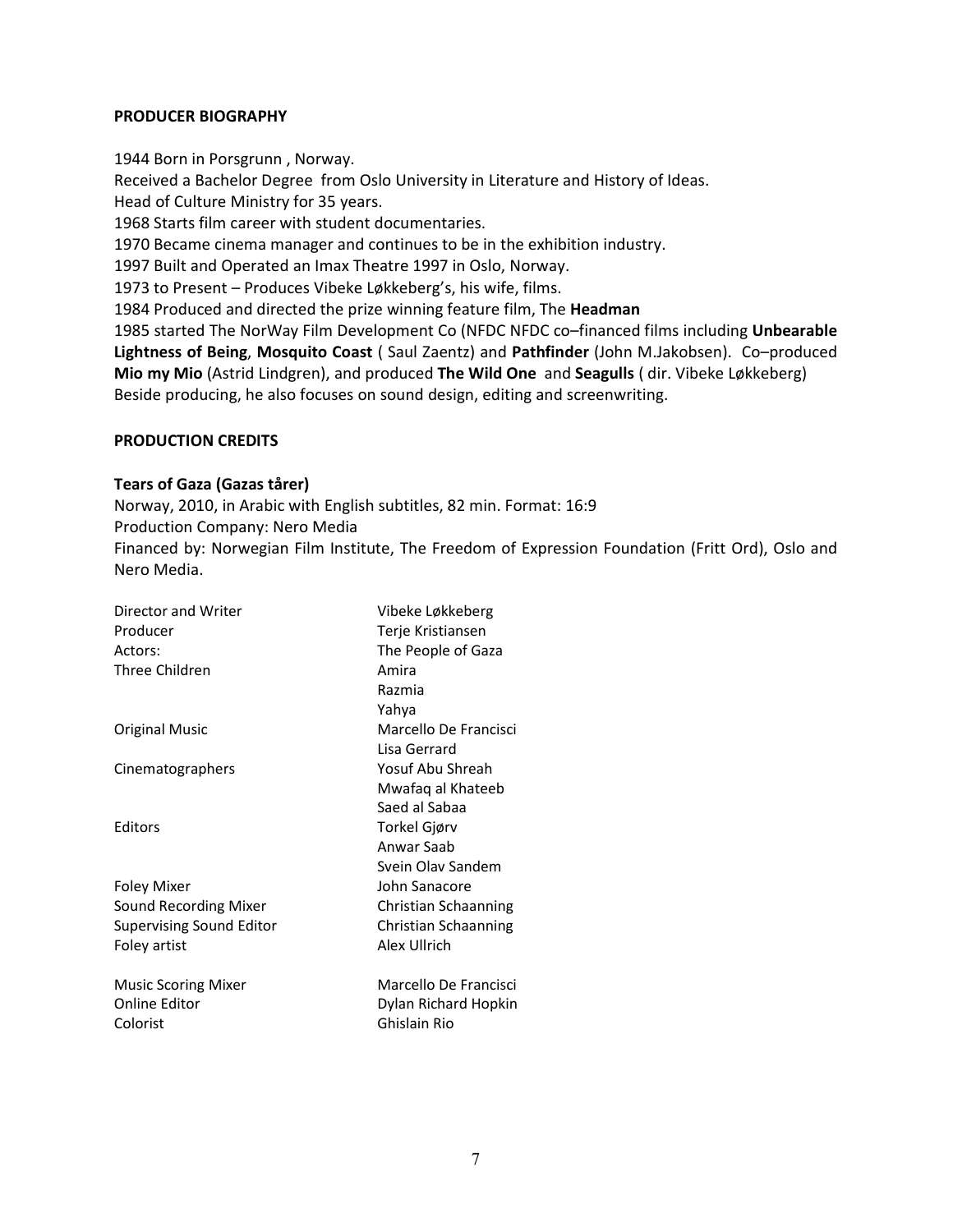

Producer Terje Kristiansen and Director Vibeke Løkkeberg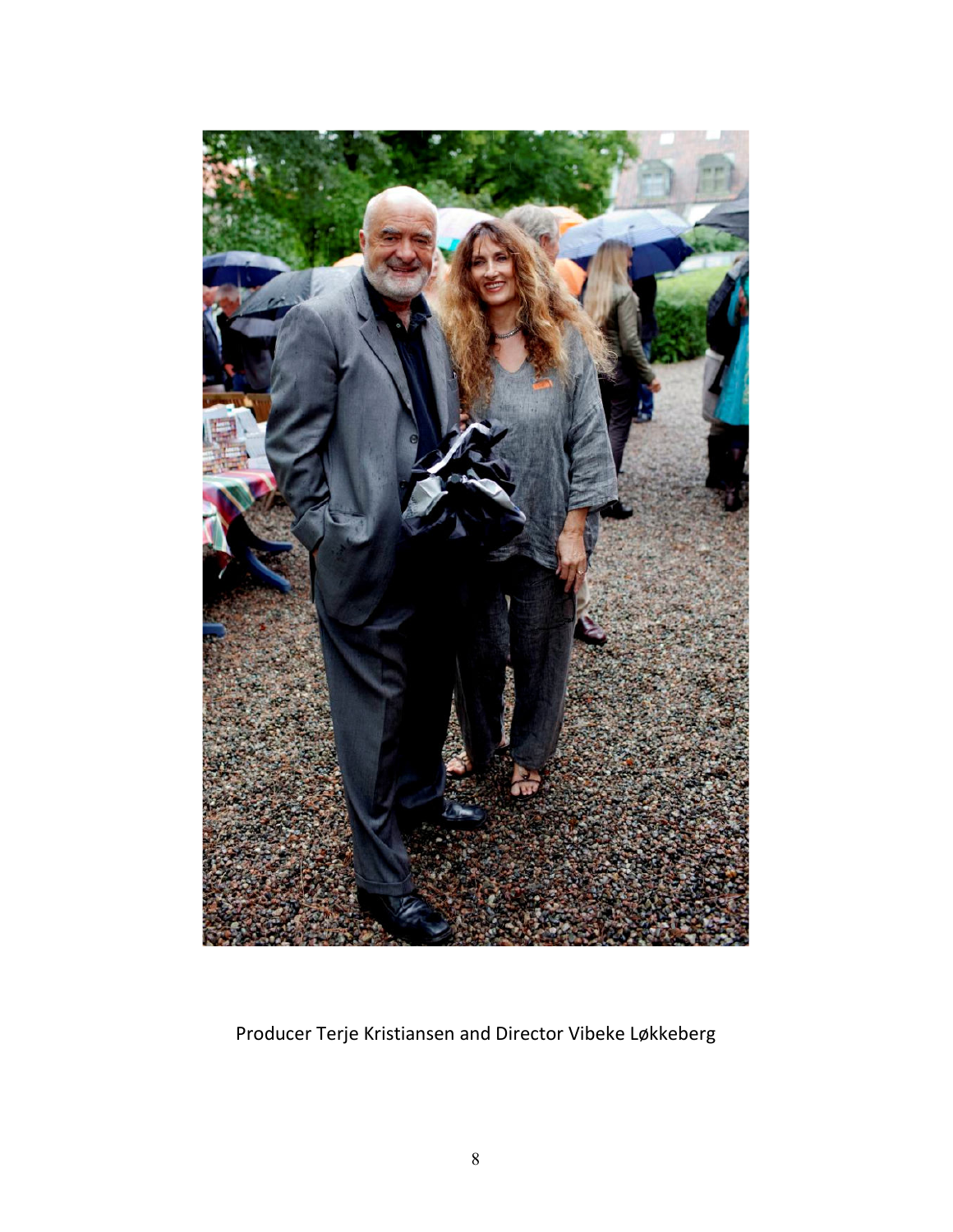

## **Tears of Gaza – Film Review**

10:16 PM PDT 10/14/2010 by Kirk Honeycutt, AP

Vibeke Lokkeberg's "Tears of Gaza" raises the question: Can any filmmaker do a film about the Israeli– Palestinian conflict without antagonizing someone? Lokkeberg's film deals with the 2008 to 2009 bombing of Gaza by the Israeli military. Her strategy is to focus on the horrific impact this has on civilians, and mostly children and women at that. In other words, how war affects the innocent. Lokkeberg, a Norwegian actress, author and filmmaker, has scrubbed away all context, political or otherwise. This could be any war descended on an urban population.

Soldiers expect death and destruction; they've trained for it. Civilians don't know how to react to dead children and bombed homes. "Where can I get forgiveness from?" moans a man who has lost a child.

"Tears of Gaza" is gut wrenching to watch –– perhaps the ultimate anti–war film –– but will the word "Gaza" in the title stop people? Films, whether docs or features, don't generally talk about war from this perspective. Now we have a film that does, but Middle Eastern politics may contaminate it. The Arab world may embrace the film, especially coming from a Westerner, and Israel and its supporters may shun it. So a compelling film about war will not be as widely seen, as it should.

The film opens in Norway theatrically in November and could get play dates elsewhere in Europe but in North America it will undoubtedly play only festivals. The response at those festivals will be interesting to watch.

On one hand, the film is pretty rough and disorganized, like war itself. Lokkeberg says she wants to view war through the stories of three young people but these stories swiftly get lost. A little Palestinian boy stands at the seashore, recalling past visits to the beach with his father, now dead, "murdered" as he puts it. Tears come to him. He says he wants to become a doctor so he can treat those injured by the Israelis.

Two other girls tell of their tragedies and injuries too, but the film keeps cutting to footage shot by several Palestinian cameramen during the bombings. After years of deprivation and economic embargo, Gaza clearly lacks the infrastructure and resources to deal with the carnage.

Instead neighbors bravely rush to fallen buildings emitting fire and smoke to rescue helpless victims. A pathetic hose makes do as few fire trucks exist. Broken and dead bodies are pulled from rubble. Children emerge with mangled limbs or holes in their heads. Sobbing women clutch their faces and beat their sides.

Cars are found to transport the wounded to overwhelmed hospitals. Phosphorous bombs shower people with tiny blobs of fire that ignite flesh.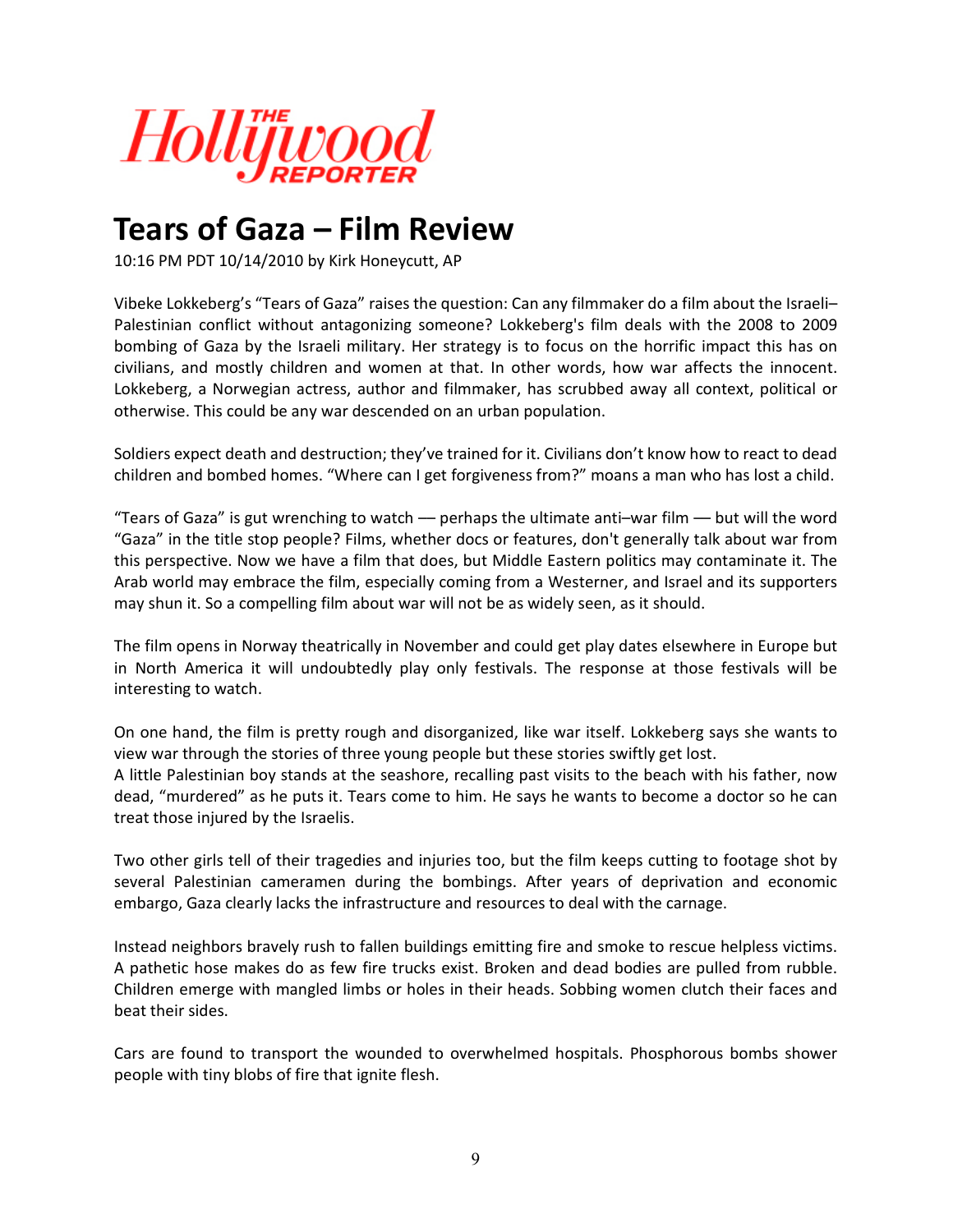A father cradles a young daughter who happily eats her food. Then he lifts her clothes to show the scarred flesh. In a hospital, the staff pulls up the clothes on children's corpses to show bullet wounds that come from close range. These children were executed, the staff insists, as the camera bears witness.

Back in the present, a bachelor party and then wedding doesn't lack for cheer but the bridegroom feels sadness. His immediate family is all gone and he is helplessly broke. On the day of his wedding, he sees no future for himself.

Children and a few adults tell their tales of terror to the camera. A woman looks for clothes to buy for her daughter at a street market but says the goods, which come through tunnels to Gaza, are too expensive.

It's not clear but presumably Lokkeberg acquired the war footage while she herself shot the sequences in the aftermath, when things returned to "normal." Only there is no normal.

Extreme trauma is in everyone's face. These are beaten, fatalistic, vengeful people. They curse their opponents but even these curses ring hollow.

Lokkeberg eventually finds her way back to her protagonists as the film concludes. The boy repeats his desire to become a doctor and a girl says she wants to become a lawyer to "defend my homeland."

The remainder of these lives will be lived in response to the bombings. The bridegroom without parents or money and the children who desire to somehow rescue their remaining relatives and neighbors from suffering. Wars have a way of never ending. This is the strongest single idea one takes away from the emotionally devastating "Tears of Gaza."

Venue: Toronto International Film Festival